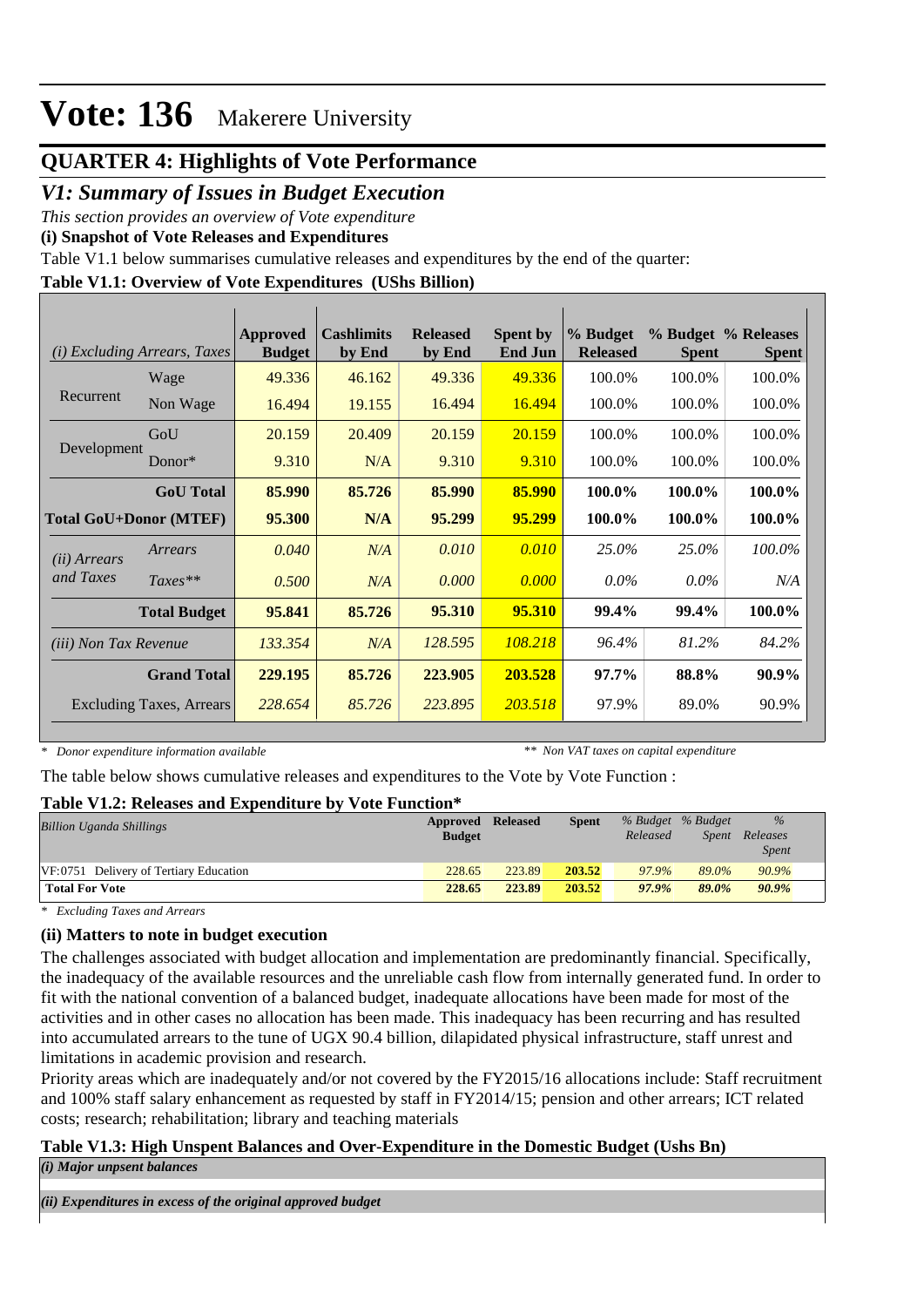# **QUARTER 4: Highlights of Vote Performance**

*\* Excluding Taxes and Arrears*

## *V2: Performance Highlights*

*This section provides highlights of output performance, focusing on key outputs and actions impelemented to improve section performance.*

#### **Table V2.1: Key Vote Output Indicators and Expenditures\***

| Vote, Vote Function<br><b>Key Output</b>                                                                                                                                    | <b>Approved Budget and</b><br><b>Planned outputs</b>                                                                                                                                                                                                                                                                                                                                                                                                                     | <b>Cumulative Expenditure</b><br>and Performance                                                                                                                                                                                                                                                                                                                                                                                        | <b>Status and Reasons for</b><br>any Variation from Plans                                                                                                   |  |  |
|-----------------------------------------------------------------------------------------------------------------------------------------------------------------------------|--------------------------------------------------------------------------------------------------------------------------------------------------------------------------------------------------------------------------------------------------------------------------------------------------------------------------------------------------------------------------------------------------------------------------------------------------------------------------|-----------------------------------------------------------------------------------------------------------------------------------------------------------------------------------------------------------------------------------------------------------------------------------------------------------------------------------------------------------------------------------------------------------------------------------------|-------------------------------------------------------------------------------------------------------------------------------------------------------------|--|--|
| Vote Function: 0751 Delivery of Tertiary Education                                                                                                                          |                                                                                                                                                                                                                                                                                                                                                                                                                                                                          |                                                                                                                                                                                                                                                                                                                                                                                                                                         |                                                                                                                                                             |  |  |
| <b>Output: 075101</b>                                                                                                                                                       | <b>Teaching and Training</b>                                                                                                                                                                                                                                                                                                                                                                                                                                             |                                                                                                                                                                                                                                                                                                                                                                                                                                         |                                                                                                                                                             |  |  |
| Description of Performance: Enrolment: Enrolment is                                                                                                                         | expected at 42000(38,552<br>undergraduate and 4000<br>graduate students).<br>Academic programmes include<br>112 undergraduate and 127<br>graduate programmes.<br>Operation and management of<br>two newly established campuses<br>in Jinja and Fort Portal<br>Admission: 14,000 students<br>will be admitted in six<br>laboratory based and four<br>humanities and liberal arts units<br>of the university<br>Graduation 13,000 students in<br>their final year of study | Enrolment: Enrolment as at 31<br>March 2015 was 37,286<br>Students (34,421<br>undergraduate and 1,865<br>graduate Regestered students<br>)39% of these are female<br>Academic programmes include<br>112 undergraduate and 127<br>graduate programmes.                                                                                                                                                                                   | There was reduced<br>appplications/enrolment for the<br>Collges of Computing and<br>Information Sciences and<br><b>Business and Management</b><br>Sciences. |  |  |
| Performance Indicators:                                                                                                                                                     |                                                                                                                                                                                                                                                                                                                                                                                                                                                                          |                                                                                                                                                                                                                                                                                                                                                                                                                                         |                                                                                                                                                             |  |  |
| No. of students graduating                                                                                                                                                  | 13,000                                                                                                                                                                                                                                                                                                                                                                                                                                                                   | 13776                                                                                                                                                                                                                                                                                                                                                                                                                                   |                                                                                                                                                             |  |  |
| No. of students enrolled (UG<br>& P <sub>G</sub>                                                                                                                            | 42,000                                                                                                                                                                                                                                                                                                                                                                                                                                                                   | 37286                                                                                                                                                                                                                                                                                                                                                                                                                                   |                                                                                                                                                             |  |  |
| No. of academic programs<br>taught                                                                                                                                          | 212                                                                                                                                                                                                                                                                                                                                                                                                                                                                      | 212                                                                                                                                                                                                                                                                                                                                                                                                                                     |                                                                                                                                                             |  |  |
| <b>Output Cost:</b>                                                                                                                                                         | UShs Bn:<br>88.595                                                                                                                                                                                                                                                                                                                                                                                                                                                       | UShs Bn:                                                                                                                                                                                                                                                                                                                                                                                                                                | 61.4%<br>54.404 % Budget Spent:                                                                                                                             |  |  |
| Output: 075103                                                                                                                                                              | Outreach                                                                                                                                                                                                                                                                                                                                                                                                                                                                 |                                                                                                                                                                                                                                                                                                                                                                                                                                         |                                                                                                                                                             |  |  |
| Description of Performance: University Colleges offer short<br>courses/ non degree awards to<br>enhance skills development for<br>past, present and prospective<br>students |                                                                                                                                                                                                                                                                                                                                                                                                                                                                          | University Colleges of<br>Reduced scope based on the<br>Veterinary Medicine, School of<br>changes in resource distribution<br>Women and Gender Studies,<br>across the university with the<br>School of Law and and College introduction of the incentive<br>scheme<br>of Business and Management<br>Sciences offered short courses/<br>non degree awards to enhance<br>skills development for past,<br>present and prospective students |                                                                                                                                                             |  |  |
| Performance Indicators:                                                                                                                                                     |                                                                                                                                                                                                                                                                                                                                                                                                                                                                          |                                                                                                                                                                                                                                                                                                                                                                                                                                         |                                                                                                                                                             |  |  |
| Number of participants in<br>short courses                                                                                                                                  | 4,000                                                                                                                                                                                                                                                                                                                                                                                                                                                                    | 1000                                                                                                                                                                                                                                                                                                                                                                                                                                    |                                                                                                                                                             |  |  |
| <b>Output Cost:</b>                                                                                                                                                         | UShs Bn:<br>17.679                                                                                                                                                                                                                                                                                                                                                                                                                                                       | UShs Bn:                                                                                                                                                                                                                                                                                                                                                                                                                                | 87.6%<br>15.492 % Budget Spent:                                                                                                                             |  |  |
| <b>Output: 075104</b>                                                                                                                                                       | <b>Students' Welfare</b>                                                                                                                                                                                                                                                                                                                                                                                                                                                 |                                                                                                                                                                                                                                                                                                                                                                                                                                         |                                                                                                                                                             |  |  |
|                                                                                                                                                                             | Description of Performance: Food allowance for 6303                                                                                                                                                                                                                                                                                                                                                                                                                      | Food allowance for 6303<br>government supported students-government supported students;<br>Accommodation and transport<br>for 3655 non resident<br>government supported<br>students; Staff salaries for staff<br>deployed in the halls; and                                                                                                                                                                                             | n/a                                                                                                                                                         |  |  |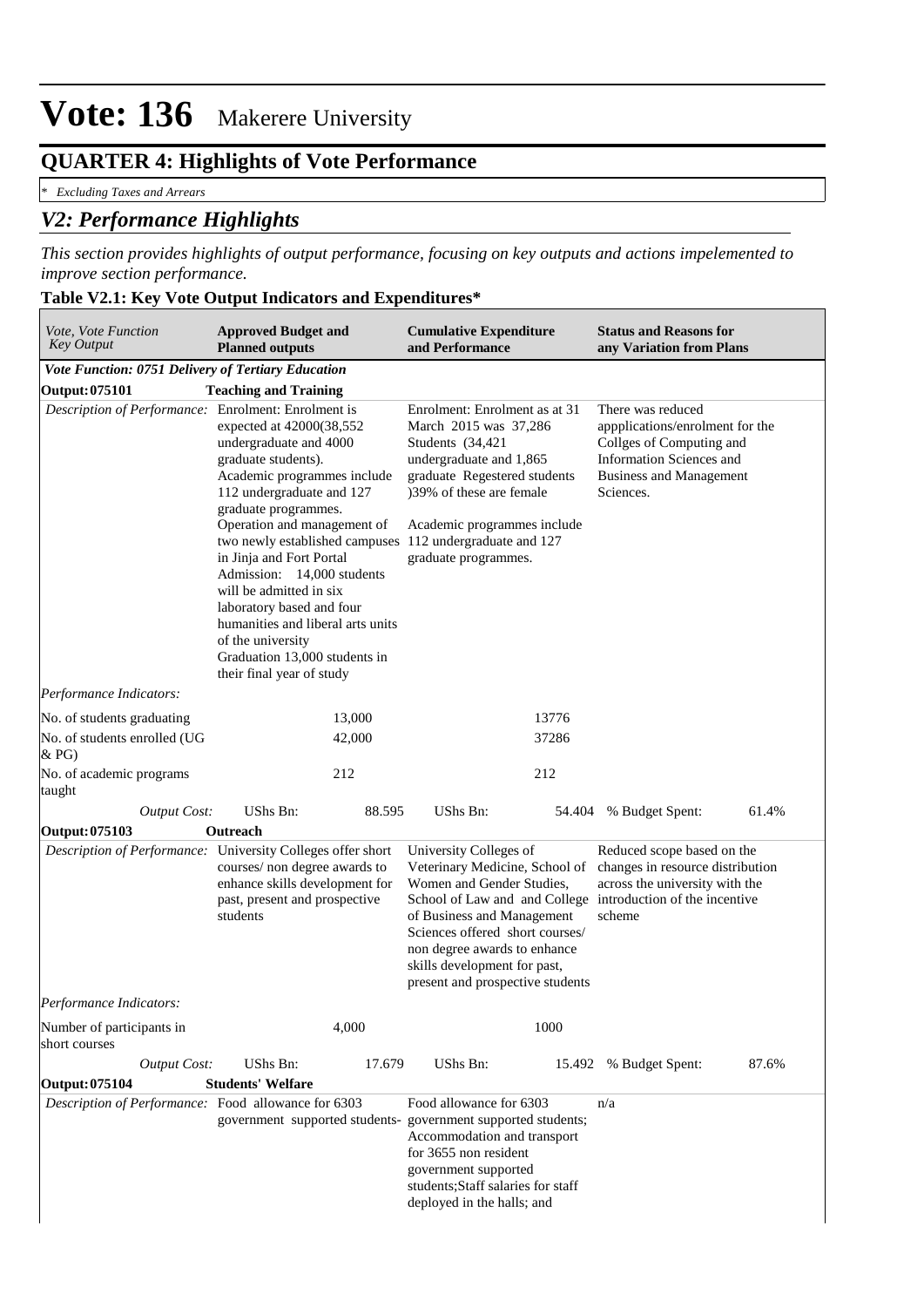| Vote, Vote Function<br><b>Key Output</b>                           | <b>Approved Budget and</b><br><b>Planned outputs</b>                  |          | <b>Cumulative Expenditure</b><br>and Performance                  |                | <b>Status and Reasons for</b><br>any Variation from Plans                                                                                                               |        |  |
|--------------------------------------------------------------------|-----------------------------------------------------------------------|----------|-------------------------------------------------------------------|----------------|-------------------------------------------------------------------------------------------------------------------------------------------------------------------------|--------|--|
|                                                                    |                                                                       |          | General management and<br>operation of the halls of<br>residences |                |                                                                                                                                                                         |        |  |
| Performance Indicators:                                            |                                                                       |          |                                                                   |                |                                                                                                                                                                         |        |  |
| Number of Private students<br>in Halls of Resisdence               |                                                                       | 1,740    |                                                                   | 1740           |                                                                                                                                                                         |        |  |
| Number of Government<br>students residing in halls of<br>residence |                                                                       | 2,650    |                                                                   | 2650           |                                                                                                                                                                         |        |  |
| <b>Output Cost:</b>                                                | <b>UShs Bn:</b>                                                       | 13.926   | UShs Bn:                                                          | 19.923         | % Budget Spent:                                                                                                                                                         | 143.1% |  |
| Output: 075180                                                     | Construction and rehabilitation of learning facilities (Universities) |          |                                                                   |                |                                                                                                                                                                         |        |  |
| Description of Performance: NIL                                    |                                                                       |          | nill                                                              |                | This expenditure at univesity<br>level is captured under the<br>presidential initiative -<br>development projects SPEDA,<br>Food Technology Innovations<br>and Kira EV. |        |  |
| Performance Indicators:                                            |                                                                       |          |                                                                   |                |                                                                                                                                                                         |        |  |
| No. of upcountry learning<br>centres rehabilitated                 |                                                                       | $\theta$ |                                                                   | $\overline{0}$ |                                                                                                                                                                         |        |  |
| Area of Library space<br>constructed (m2)                          |                                                                       | $\theta$ |                                                                   | $\theta$       |                                                                                                                                                                         |        |  |
| <b>Output Cost:</b>                                                | UShs Bn:                                                              | 8.066    | UShs Bn:                                                          |                | 6.296 % Budget Spent:                                                                                                                                                   | 78.1%  |  |
| <b>Vote Function Cost</b>                                          | <b>UShs Bn:</b>                                                       |          | 228.654 UShs Bn:                                                  |                | 203.518 % Budget Spent:                                                                                                                                                 | 89.0%  |  |
| <b>Cost of Vote Services:</b>                                      | UShs Bn:                                                              |          | 228.654 UShs Bn:                                                  |                | <b>203.518</b> % Budget Spent:                                                                                                                                          | 89.0%  |  |

### **QUARTER 4: Highlights of Vote Performance**

*\* Excluding Taxes and Arrears*

The OBT does not capture major requirements for the University. The main provision to balance the budget elimates information that would provide adeqaute analysis of the status of eductaion provision for example, in addition to the issues captured by the Output Budget Tool designed by the Ministry of Finance, Planning and Economic Development, which require your support:

1Goverrnment taking over the wage bill as it is with other public agencies and to increase salaries to all staff without discrimination between teaching and no teaching staff

2.Starting the process to increase the wage bill to accommodate additional staff, to fill the establishment. For effective teaching, staff recruitment should be increased by at least 30% (bringing it to 75% of establishment); 3.increasing the non-wage re-current from UGX 16.494 bn to UGX 34.8bn to take care of utilities, improved food

diet for students, teaching materials, stationery and books;

4Government clearing the pension arrears that have accumulated to UGX 47bn as a result of inadequate financing;

5 Increasing contribution to capital development to enable us renovate the Halls of Residence and Lecture Rooms as well as improving our road network;

6.Acquiring resources to improve the productivity of Kabanyolo and Buyana Farms; and

7.Rehabilitating the old water distribution system to reduce the cost of water due to leakage. We spend on average UGX 380 million per month for water bills, which is far beyond expected.

#### **Table V2.2: Implementing Actions to Improve Vote Performance**

| <b>Planned Actions:</b>                                                             | <b>Actual Actions:</b>                                                              | <b>Reasons for Variation</b> |  |  |  |  |  |
|-------------------------------------------------------------------------------------|-------------------------------------------------------------------------------------|------------------------------|--|--|--|--|--|
| Vote: 136 Makerere University                                                       |                                                                                     |                              |  |  |  |  |  |
| Vote Function: 07.51 Delivery of Tertiary Education                                 |                                                                                     |                              |  |  |  |  |  |
| Provisision made to evaluate the existing<br>status of teaching facilities includig | <b>Effective implementation of the AfDB</b><br>project commenced during the quarter | N/A                          |  |  |  |  |  |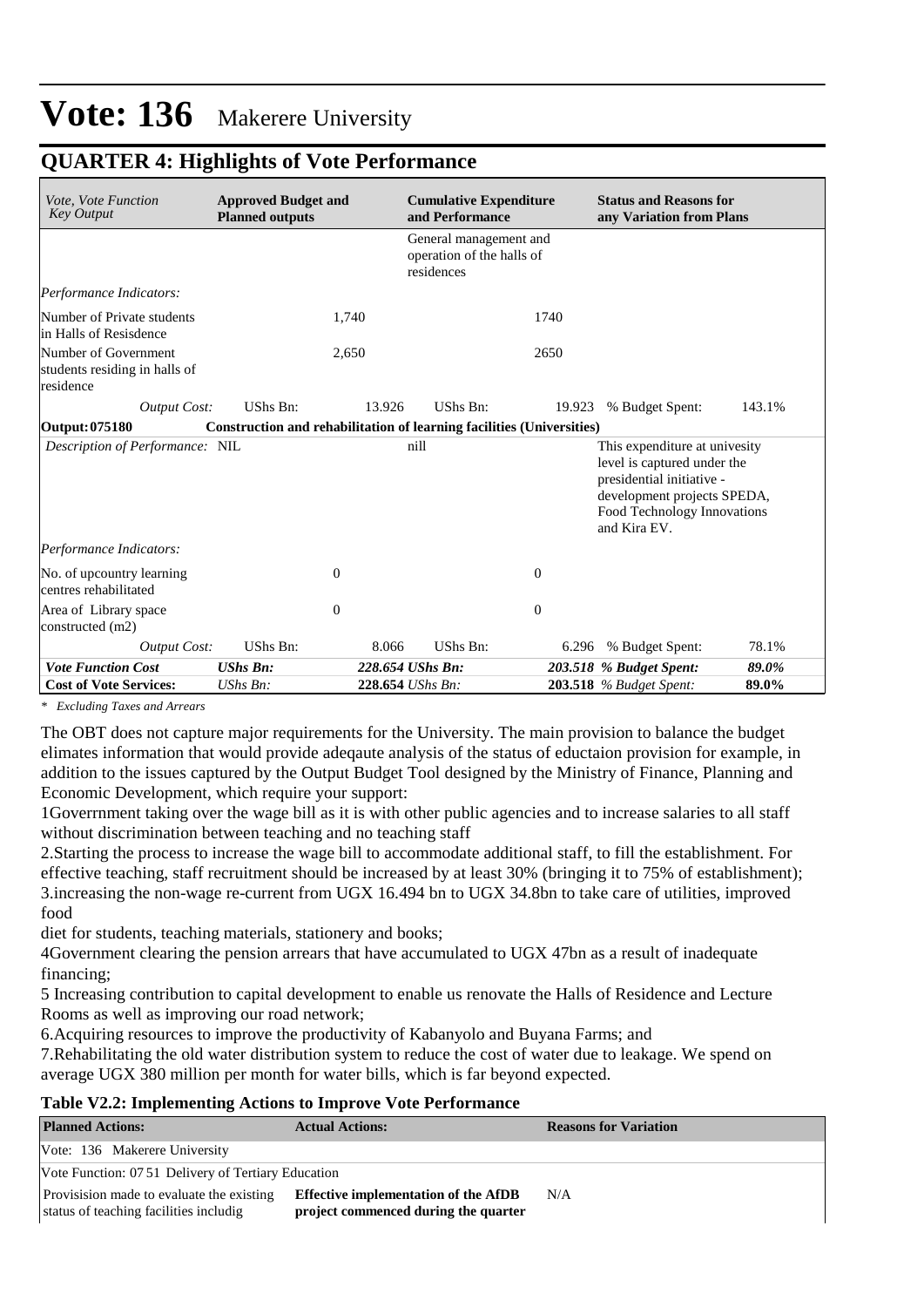## **QUARTER 4: Highlights of Vote Performance**

| <b>Planned Actions:</b>                                                                                                                                                                 | <b>Actual Actions:</b> | <b>Reasons for Variation</b> |
|-----------------------------------------------------------------------------------------------------------------------------------------------------------------------------------------|------------------------|------------------------------|
| laboratories. Support uder the AfDB<br>targeting selected laboratories in the<br>science based Colleges-Master plan<br>outlining phased maintannce and<br>improvmeneyts to be finalised |                        |                              |
| $\mathbf{U}^{n}$ . $\mathbf{D}_{n}$ $\mathbf{L}_{n}$ $\mathbf{L}_{n}$ $\mathbf{L}_{n}$ $\mathbf{D}_{n}$ $\mathbf{L}_{n}$ are so and $\mathbf{L}_{n}$ $\mathbf{L}_{n}$ $\mathbf{L}_{n}$  |                        |                              |

## *V3: Details of Releases and Expenditure*

*This section provides a comprehensive summary of the outputs delivered by the Vote and further details of Vote expenditures by Vote Function and Expenditure Item.*

### **Table V3.1: GoU Releases and Expenditure by Output\***

| Approved<br><b>Billion Uganda Shillings</b>                                        |               | <b>Released</b> | <b>Spent</b> | $%$ GoU       | $%$ GoU       | $%$ GoU      |
|------------------------------------------------------------------------------------|---------------|-----------------|--------------|---------------|---------------|--------------|
|                                                                                    | <b>Budget</b> |                 |              | <b>Budget</b> | <b>Budget</b> | Releases     |
|                                                                                    |               |                 |              | Released      | <i>Spent</i>  | <i>Spent</i> |
| VF:0751 Delivery of Tertiary Education                                             | 85.99         | 85.99           | 85.99        | 100.0%        | 100.0%        | 100.0%       |
| Class: Outputs Provided                                                            | 73.84         | 73.90           | 73.90        | 100.1%        | 100.1%        | 100.0%       |
| 075101 Teaching and Training                                                       | 27.34         | 27.34           | 27.34        | $100.0\%$     | $100.0\%$     | 100.0%       |
| 075102 Research, Consultancy and Publications                                      | 14.25         | 14.25           | 14.25        | $100.0\%$     | 100.0%        | 100.0%       |
| 075103 Outreach                                                                    | 7.90          | 7.90            | 7.90         | $100.0\%$     | $100.0\%$     | 100.0%       |
| 075104 Students' Welfare                                                           | 9.86          | 9.86            | 9.86         | 100.0%        | 100.0%        | 100.0%       |
| 075105 Administration and Support Services                                         | 14.50         | 14.56           | 14.56        | 100.4%        | 100.4%        | 100.0%       |
| Class: Outputs Funded                                                              | 1.63          | 1.63            | 1.63         | $100.0\%$     | 100.0%        | 100.0%       |
| 075151 Support to Infectious Diseases Institute                                    | 1.63          | 1.63            | 1.63         | $100.0\%$     | 100.0%        | 100.0%       |
| Class: Capital Purchases                                                           | 10.52         | 10.46           | 10.46        | 99.4%         | 99.4%         | 100.0%       |
| 075173 Roads, Streets and Highways                                                 | 0.10          | 0.00            | 0.00         | $0.0\%$       | $0.0\%$       | N/A          |
| 075175 Purchase of Motor Vehicles and Other Transport Equipment                    | 0.18          | 0.18            | 0.18         | 100.0%        | 100.0%        | 100.0%       |
| 075176 Purchase of Office and ICT Equipment, including Software                    | 0.23          | 0.23            | 0.23         | $100.0\%$     | $100.0\%$     | 100.0%       |
| Purchase of Specialised Machinery & Equipment<br>075177                            | 2.70          | 2.70            | 2.70         | 100.0%        | 100.0%        | 100.0%       |
| Construction and rehabilitation of learning facilities<br>075180<br>(Universities) | 7.31          | 7.35            | 7.35         | 100.6%        | 100.6%        | 100.0%       |
| <b>Total For Vote</b>                                                              |               | 85.99           | 85.99        | 100.0%        | 100.0%        | 100.0%       |

*\* Excluding Taxes and Arrears*

### **Table V3.2: 2014/15 GoU Expenditure by Item**

| <b>Billion Uganda Shillings</b>                           | <b>Approved</b><br><b>Budget</b> | <b>Releases</b> | Expend-<br>iture | % Budged<br><b>Released</b> | % Budget<br><b>Spent</b> | %Releases<br><b>Spent</b> |
|-----------------------------------------------------------|----------------------------------|-----------------|------------------|-----------------------------|--------------------------|---------------------------|
| <b>Output Class: Outputs Provided</b>                     | 73.84                            | 73.84           | 73.84            | 100.0%                      | 100.0%                   | $100.0\%$                 |
| 211101 General Staff Salaries                             | 49.34                            | 49.34           | 49.34            | 100.0%                      | 100.0%                   | 100.0%                    |
| 222003 Information and communications technology (ICT)    | 0.54                             | 0.54            | 0.54             | 100.0%                      | 100.0%                   | 100.0%                    |
| 223005 Electricity                                        | 1.68                             | 1.68            | 1.68             | 100.0%                      | 100.0%                   | 100.0%                    |
| 223006 Water                                              | 3.20                             | 3.20            | 3.20             | 100.0%                      | 100.0%                   | 100.0%                    |
| 282103 Scholarships and related costs                     | 19.08                            | 19.08           | <b>19.08</b>     | 100.0%                      | 100.0%                   | 100.0%                    |
| <b>Output Class: Outputs Funded</b>                       | 1.63                             | 1.63            | 1.63             | 100.0%                      | 100.0%                   | $100.0\%$                 |
| 263106 Other Current grants (Current)                     | 1.63                             | 1.63            | 1.63             | 100.0%                      | 100.0%                   | 100.0%                    |
| <b>Output Class: Capital Purchases</b>                    | 11.02                            | 10.52           | 10.52            | 95.5%                       | 95.5%                    | $100.0\%$                 |
| 231001 Non Residential buildings (Depreciation)           | 3.19                             | 2.89            | 2.89             | 90.6%                       | 90.6%                    | 100.0%                    |
| 231003 Roads and bridges (Depreciation)                   | 0.10                             | 0.10            | 0.10             | 100.0%                      | 100.0%                   | 100.0%                    |
| 231004 Transport equipment                                | 0.18                             | 0.18            | 0.18             | 100.0%                      | 100.0%                   | 100.0%                    |
| 231005 Machinery and equipment                            | 2.93                             | 2.93            | 2.93             | 100.0%                      | 100.0%                   | 100.0%                    |
| 231007 Other Fixed Assets (Depreciation)                  | 0.00                             | 0.30            | 0.30             | N/A                         | N/A                      | 100.0%                    |
| 281501 Environment Impact Assessment for Capital Works    | 1.20                             | 1.20            | 1.20             | 100.0%                      | 100.0%                   | 100.0%                    |
| 281503 Engineering and Design Studies & Plans for capital | 2.92                             | 2.92            | 2.92             | 100.0%                      | 100.0%                   | 100.0%                    |
| 312204 Taxes on Machinery, Furniture & Vehicles           | 0.50                             | 0.00            | 0.00             | 0.0%                        | 0.0%                     | N/A                       |
| <b>Output Class: Arrears</b>                              | 0.04                             | 0.01            | 0.01             | 25.0%                       | 25.0%                    | 100.0%                    |
| 321614 Electricity arrears (Budgeting)                    | 0.04                             | 0.01            | 0.01             | 25.0%                       | 25.0%                    | 100.0%                    |